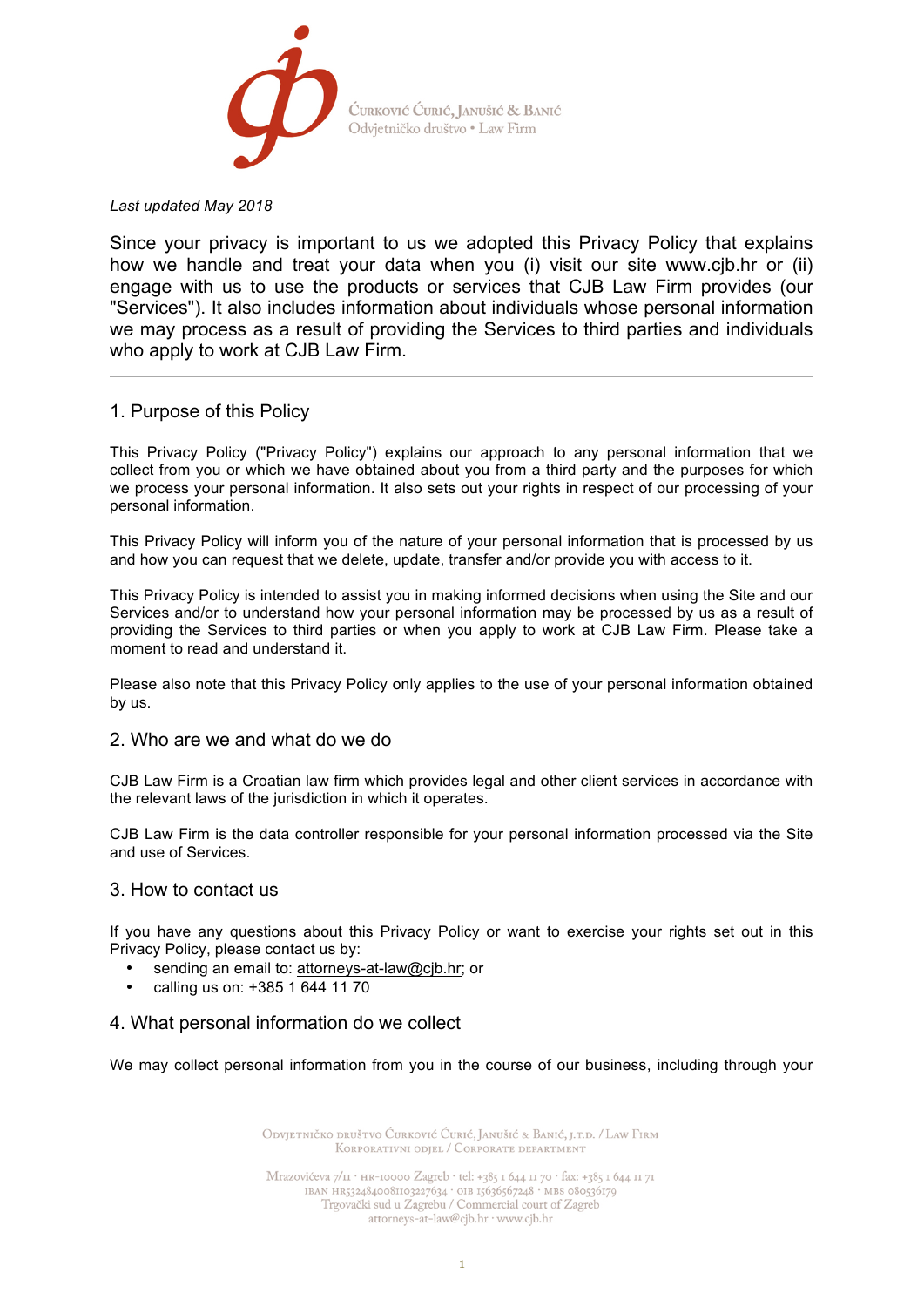

use of our Site, when you contact or request information from us, when you engage our legal services or as a result of your relationship with one or more of our staff or clients.

Our primary goal in collecting personal information from you is to help us:

- verify your identity
- deliver our Services
- improve, develop and market new Services
- carry out requests made by you in relation to our Services
- investigate or settle inquiries or disputes
- comply with any applicable law, court order, other judicial process, or the requirements of a regulator
- enforce our agreements with you
- protect the rights, property or safety of us or third parties, including our other clients and users of the Site or our Services
- with recruitment purposes, and
- use as otherwise required or permitted by law.

To undertake these goals we may process the following personal information:

- If you are a visitor to the Site:
	- $\overline{v}$  Name and job title.
	- $\checkmark$  Contact information including the company you work for, email address and social media account where appropriate.
	- $\checkmark$  Demographic information such as your address, preferences and interests.
	- $\checkmark$  Other information relevant to the provision of Services.
- If you are an individual client in receipt of our Services or prospective individual client:  $\checkmark$  Name and job title.
	- $\checkmark$  Contact information including the company you work for and email address, where provided.
	- $\checkmark$  Payment information.
	- $\checkmark$  Information that you provide to us as part of us providing the Services to you, which depends on the nature of your instructions to CJB Law Firm.
	- $\checkmark$  Relevant information as required by Know Your Client and/or Anti-Money Laundering regulations and as part of our client intake procedures. This may possibly include evidence of source of funds, at the outset of and possibly from time to time throughout our relationship with clients, which we may request and/or obtain from third party sources. The sources for such verification may comprise documentation which we request from you or through the use of online sources or both.
	- $\checkmark$  Information you provide to us for the purposes of attending meetings and events, including dietary requirements which may reveal information about your health or religious beliefs.
	- $\checkmark$  Other information relevant to provision of Services.

CJB Law Firm is primarily engaged by corporate entities and as such those instructors are not data subjects. However, as part of such instructions personal information may be provided to us (e.g. personal information relating to any of our corporate clients' or prospective clients' officers or personnel, any opponent or vendor or purchaser or personal information relating to their legal advisors or personnel, as relevant or similar).

> ODVJETNIČKO DRUŠTVO ĆURKOVIĆ ĆURIĆ, JANUŠIĆ & BANIĆ, J.T.D. / LAW FIRM KORPORATIVNI ODJEL / CORPORATE DEPARTMENT

Mrazovićeva 7/11 · HR-10000 Zagreb · tel: +385 1 644 11 70 · fax: +385 1 644 11 71  $\begin{array}{l} \text{IBAN} \text{ HR}324840081103227634 \text{ } \cdot \text{OIB} \text{ } 15636567248 \text{ } \cdot \text{MB8} \text{ } 080536179 \\ \text{Trgovački sud u Zagrebu / Commercial court of Zagreb} \end{array}$ attorneys-at-law@cjb.hr · www.cjb.hr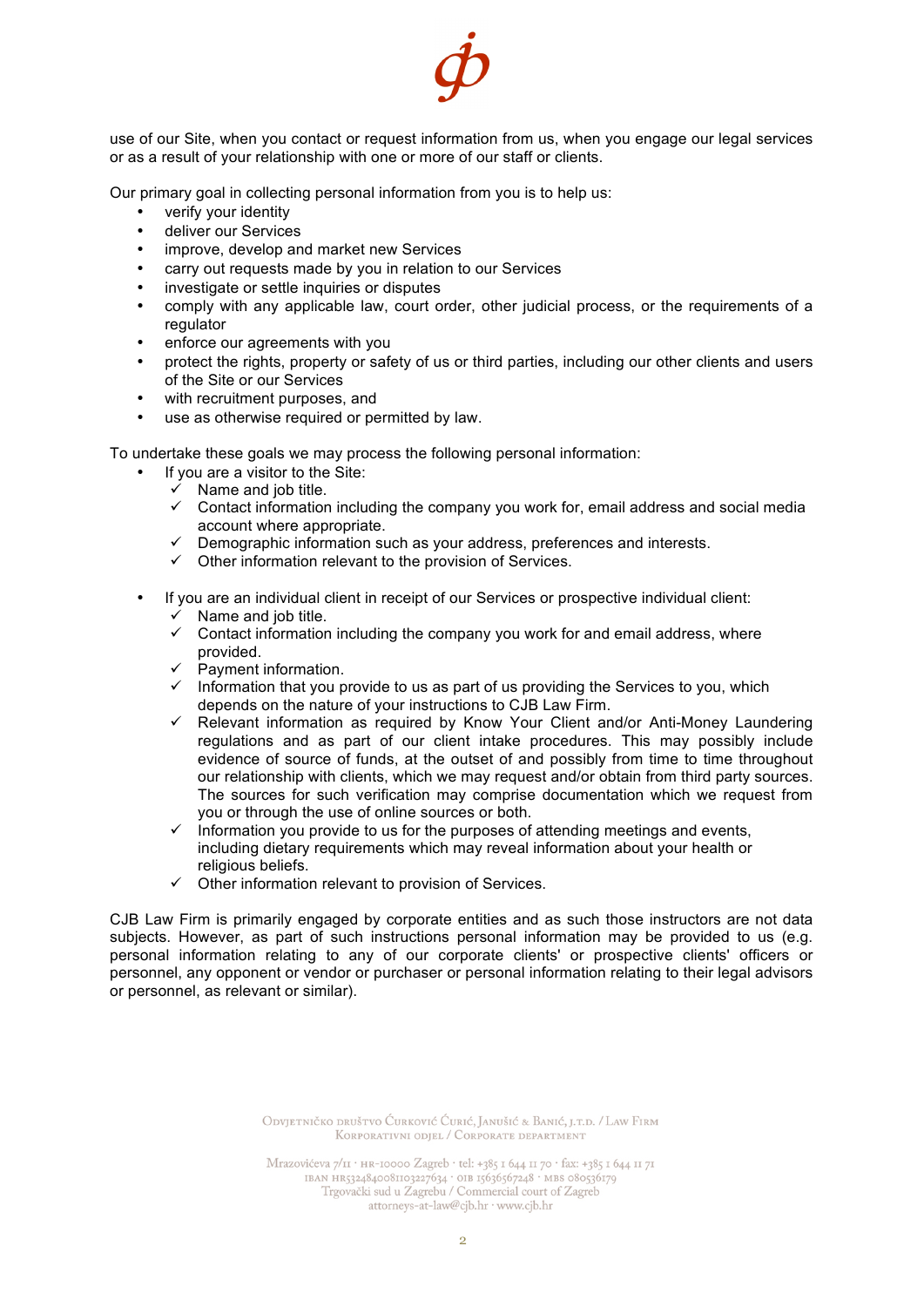

If you are an individual whose personal information is processed by us as a result of providing the Services to others (including individual clients and corporate clients) we will process a variety of different personal information depending on the Services provided.

This may include personal information relating, without limitation, to any of our corporate clients' or prospective clients' officers or personnel, any opponent or vendor or purchaser personal information including personal information relating to their legal advisors, other advisors or personnel as relevant or similar.

We might also need to process personal information in relation to other third parties instructed either by our own clients or other persons or companies involved with us providing the Services to our client (for instance other law firms, experts etc.).

This is a non-exhaustive list which is reflective of the varied nature of the personal information processed as part of a law firm providing legal services.

# 5. How do we use your personal information

We may use your information for the following purposes:

#### • **Fulfilment of Services**

We collect and maintain personal information that you voluntarily submit to us during your use of the Site and/or our Services to enable us to perform the Services.

ü *What is our legal basis?*

It is necessary for us to process your information to perform our obligations in accordance with any contract that we may have with you. It is in our legitimate interest or a third party's legitimate interest to use your personal information in such a way to ensure that we provide the very best client service we can to you or others.

#### • **Business administration and legal compliance**

We use your personal information for the following business administration and legal compliance purposes:

- $\checkmark$  to comply with our legal obligations (including any Know Your Client or Anti-Money Laundering or Anti-Bribery, conflicts or similar obligations including, but without limitation, maintaining regulatory insurance);
- $\checkmark$  to enforce our legal rights;
- $\checkmark$  to protect the rights of third parties; and
- $\checkmark$  in connection with a business transaction such as a merger, or a restructuring, or sale.
- ü *What is our legal basis?*

Where we use your personal information in connection with a business transition, to enforce our legal rights, or to protect the rights of third parties it is in our or a third party's legitimate interest to do so. For all other purposes described in this section, it is our legal obligation to use your personal information to comply with any legal obligations imposed upon us.

#### • **Recruitment**

We use your personal information for the following recruitment purposes:

 $\checkmark$  To assess your suitability for any position for which you may apply at CJB Law Firm and also any business support or services role whether such application has been received by us

> ODVJETNIČKO DRUŠTVO ĆURKOVIĆ ĆURIĆ, JANUŠIĆ & BANIĆ, J.T.D. / LAW FIRM KORPORATIVNI ODJEL / CORPORATE DEPARTMENT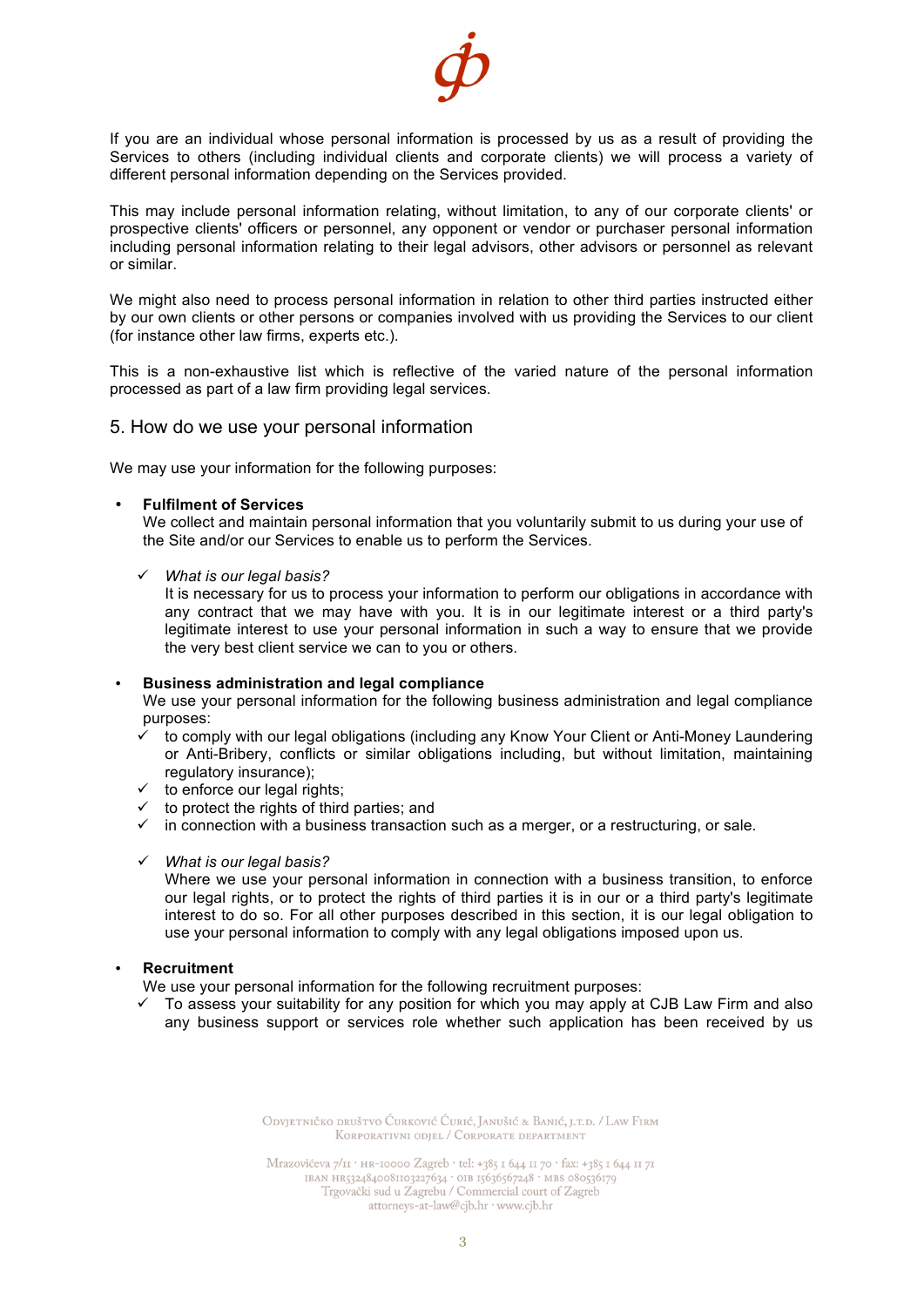

online, via email or by hard copy or an in-person application. All employment related decisions are made entirely on merit.

ü *What is our legal basis?*

Where we use your personal information in connection with recruitment it will be in connection with us taking steps at your request to enter a contract we may have with you or it is in our legitimate interest to use personal information in such a way to ensure that we can make the best recruitment decisions for CJB Law Firm. We will not process any special category data except where we are able to do so under applicable legislation or with your explicit consent.

#### • **Client insight and analysis**

We analyse your contact details with other personal information that we observe about you from your interactions with our Site, our email communications to you and/or with our Services such as the Services you have viewed. When you access the Site from the computer or mobile we collect personal information, which primarily includes an IP address to monitor Site traffic and volume.

By using this information, we are able to measure the effectiveness of our content and how visitors use our Site and our Services.

ü *What is our legal basis?*

Where your personal information is not in an anonymous form, it is in our legitimate interest to use your personal information in such a way to ensure that we provide the very best products and services to you and our other clients.

#### 6. What is our legal basis to use or process your personal information

It is necessary for us to use your personal information:

- To perform our obligations in accordance with any contract that we may have with you.
- It is in our legitimate interest or a third party's legitimate interest to use personal information in such a way to ensure that we provide the Services in the best way that we can.
- It is our legal obligation to use your personal information to comply with any legal obligations imposed upon us.

## 7. Who do we share your personal information with

We may share personal information with a variety of the following categories of third parties as necessary:

- Our professional advisers such as lawyers and accountants.
- Government or regulatory authorities.
- Professional indemnity or other relevant insurers.
- Regulators/tax authorities/corporate registries.
- Third parties to whom we outsource certain services such as, without limitation, document processing and translation services, confidential waste disposal, IT systems or software providers, IT Support service providers, document and information storage providers.
- Third parties engaged in the course of the services we provide to clients such as counsel, arbitrators, mediators, clerks, witnesses, court, opposing party and their lawyers, and experts such as tax advisors or valuers.
- Third party postal or courier providers who assist us in delivering documents related to a matter.

ODVJETNIČKO DRUŠTVO ĆURKOVIĆ ĆURIĆ, JANUŠIĆ & BANIĆ, J.T.D. / LAW FIRM KORPORATIVNI ODJEL / CORPORATE DEPARTMENT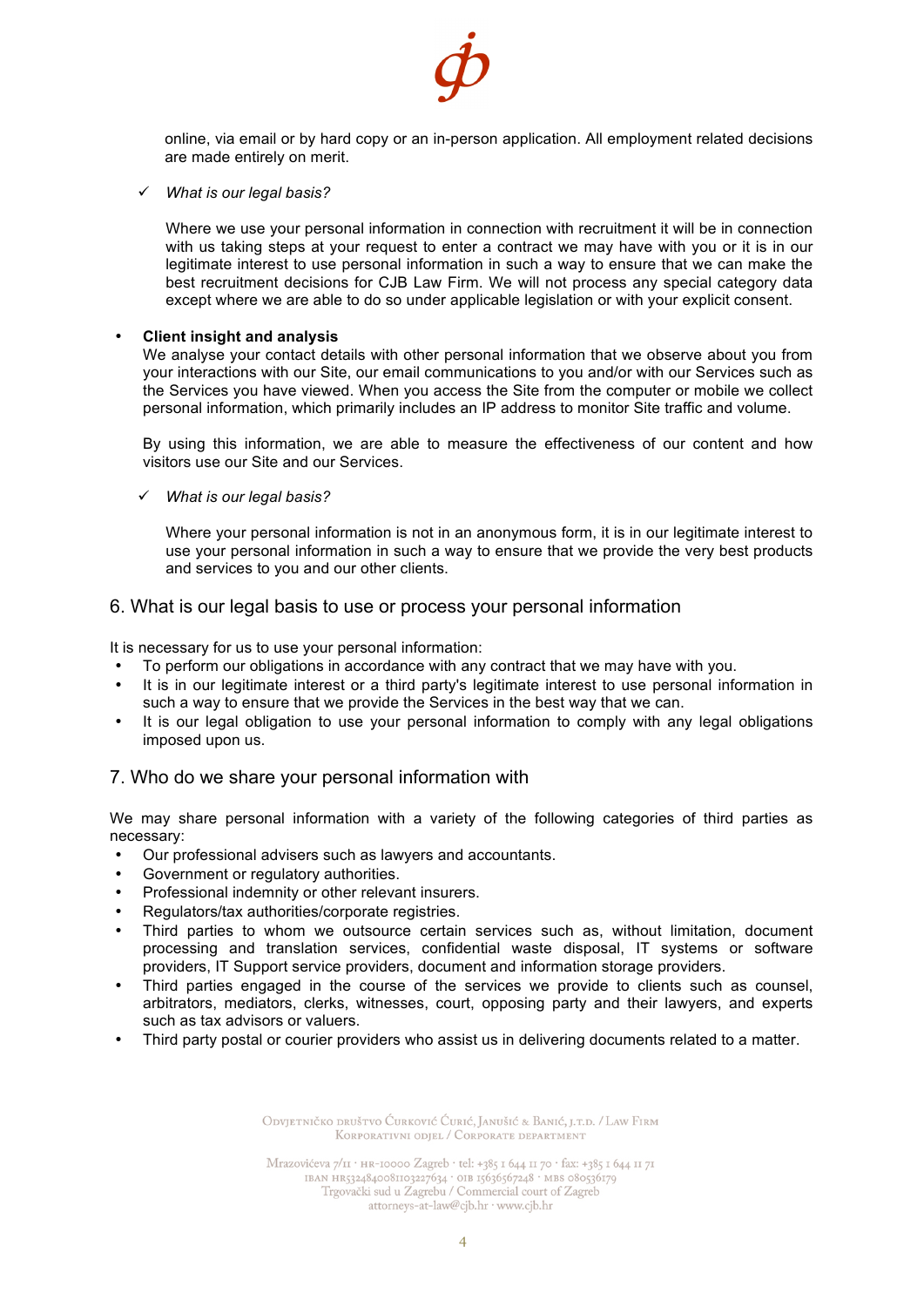

• Please note this list is non-exhaustive and there may be other examples where we need to share with other parties in order to provide the Services as effectively as we can.

## 8. Third party contractors and other controllers

As mentioned above, we may appoint sub-contractor data processors as required to deliver the Services, such as, without limitation, document processing and translation services, confidential waste disposal, IT systems or software providers, IT support service providers, document and information storage providers, who will process personal information on our behalf and at our direction. We conduct an appropriate level of due diligence and put in place contractual documentation in relation to any sub-contractor to ensure that they process personal information appropriately and according to our legal and regulatory obligations.

Further, we may appoint external data controllers where necessary to deliver the Services (for example, but without limitation, accountants, barristers or other third party experts). When doing so we will comply with our legal and regulatory obligations in relation to the personal information, including but without limitation, putting appropriate safeguards in place.

#### ü *What is our legal basis?*

It is necessary for us to perform our obligations in accordance with any contract that we may have with you. It is in our legitimate interest or a third party's legitimate interest to use personal information in such a way to ensure that we provide the Services in the best way that we can.

## 9. Where do we transfer your data to

In order to provide the Services we may need to transfer your personal information to locations outside the jurisdiction in which you provide it. If you are based within the European Economic Area (EEA), please note that where necessary to deliver the Services we will transfer personal information to countries outside the EEA. Should such necessity arise we will comply with legal requirements for such transfer of personal information.

## 10. How long do we keep your personal information for

For visitors to the Site, we will retain relevant personal information for at least three years from the date of our last interaction with you and in compliance with our obligations under the EU General Data Protection Regulation, or for longer if we are required to do so according to our regulatory obligations or professional indemnity obligations.

For Service provision to any client, we will retain relevant personal information for at least ten years from the date of our last interaction with that client and in compliance with our obligations under the EU General Data Protection Regulation or similar legislation around the world, or for longer as we are required to do so according to our regulatory obligations or professional indemnity obligations. We may then destroy such files without further notice or liability. If personal information is only useful for a short period we may delete it.

## 11. Confidentiality and the security of your personal information

We are committed to keeping the personal information provided to us secure and we have implemented appropriate rules and technical measures to protect the personal information that we

> ODVJETNIČKO DRUŠTVO ĆURKOVIĆ ĆURIĆ, JANUŠIĆ & BANIĆ, J.T.D. / LAW FIRM KORPORATIVNI ODJEL / CORPORATE DEPARTMENT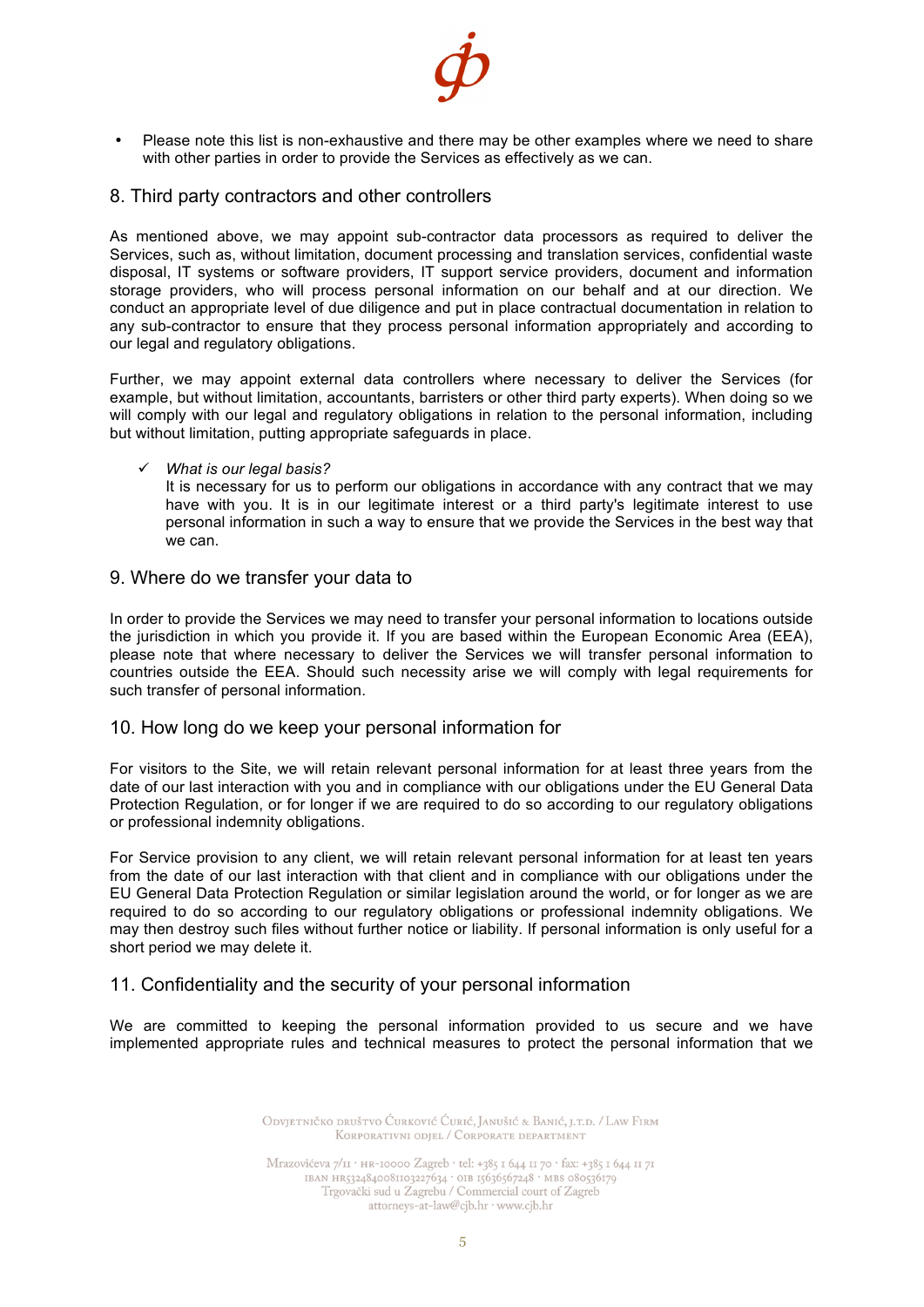

have under our control from unauthorised access, improper use or disclosure, unauthorised modification and unlawful destruction or accidental loss.

All of our partners, employees, consultants, workers and data processors (i.e. those who process your personal information on our behalf, for the purposes listed above), who have access to, and are associated with the processing of personal information, are obliged to respect the confidentiality of such personal information.

## 12. How to access your information and your other rights

You have the following rights in relation to the personal information we hold about you:

#### • **Your right of access**

If you ask us, we'll confirm whether we're processing your personal information and, if necessary, provide you with a copy of that personal information (along with certain other details). If you require additional copies, we may need to charge a reasonable fee.

#### • **Your right to rectification**

If the personal information we hold about you is inaccurate or incomplete, you are entitled to request to have it rectified. If you are entitled to rectification and if we've shared your personal information with others, we'll let them know about the rectification where possible. If you ask us, where possible and lawful to do so, we'll also tell you who we've shared your personal information with so that you can contact them directly.

#### • **Your right to erasure**

You can ask us to delete or remove your personal information in some circumstances such as where we no longer need it or if you withdraw your consent (where applicable). If you are entitled to erasure and if we've shared your personal information with others, we'll let them know about the erasure where possible. If you ask us, where it is possible and lawful for us to do so, we'll also tell you who we've shared your personal information with so that you can contact them directly.

#### • **Your right to restrict processing**

You can ask us to 'block' or suppress the processing of your personal information in certain circumstances, such as where you contest the accuracy of that personal information or you object to us. If you are entitled to restriction and if we've shared your personal information with others, we'll let them know about the restriction where it is possible for us to do so. If you ask us, where it is possible and lawful for us to do so, we'll also tell you who we've shared your personal information with so that you can contact them directly.

#### • **Your right to data portability**

You have the right, in certain circumstances, to obtain personal information you've provided us with (in a structured, commonly used and machine readable format) and to reuse it elsewhere or to ask us to transfer this to a third party of your choice, provided CJB Law Firm stores information in a manner that allows it to prepare IT export of such personal data.

## • **Your right to object**

You can ask us to stop processing your personal information, and we will do so, if we are:

- ü relying on our own or someone else's legitimate interests to process your personal information, except if we can demonstrate compelling legal grounds for the processing; or
- $\checkmark$  processing your personal information for direct marketing purposes.

## • **Your right to withdraw consent**

If we rely on your consent (or explicit consent) as our legal basis for processing your personal information, you have the right to withdraw that consent at any time.

# • **Your right to lodge a complaint with the supervisory authority**

If you have a concern about any aspect of our privacy practices, including the way we've handled your personal information, you can report it to the relevant Supervisory Authority. Please note

> ODVJETNIČKO DRUŠTVO ĆURKOVIĆ ĆURIĆ, JANUŠIĆ & BANIĆ, J.T.D. / LAW FIRM KORPORATIVNI ODJEL / CORPORATE DEPARTMENT

Mrazovićeva 7/11 · HR-10000 Zagreb · tel: +385 1 644 11 70 · fax: +385 1 644 11 71  $\begin{array}{l} \text{IBAN H85324840081103227634}\cdot \text{OIB 15636567248}\cdot \text{MB8 080536179}\\ \text{Trgovački sud u Zagrebu}\, \text{/ Commercial court of Zagreb}\, \end{array}$ attorneys-at-law@cjb.hr · www.cjb.hr